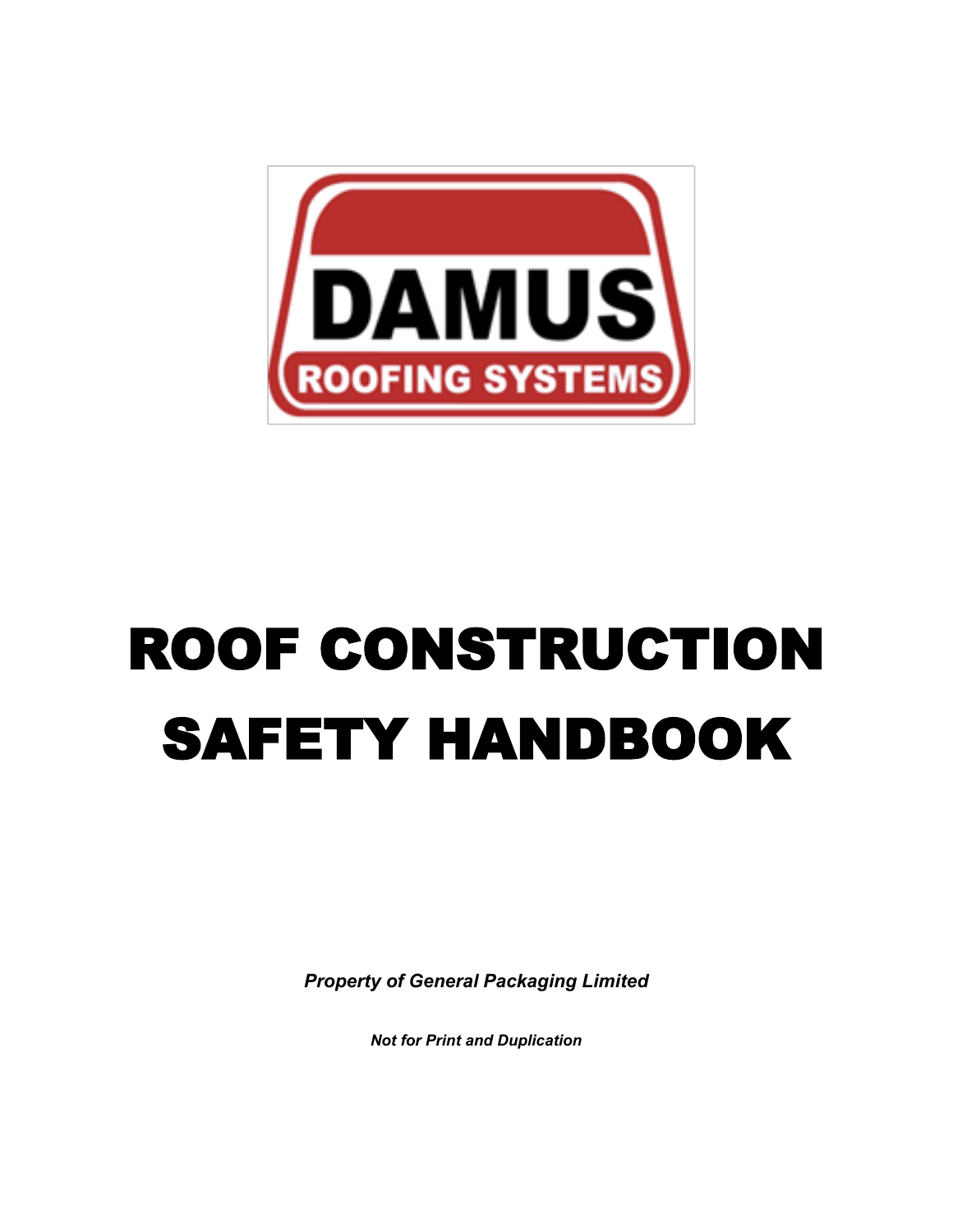# **COMPANY HSE POLICY**

Damus Roofing Systems (a division of General Packaging Ltd.) is committed to executing and managing its activities to ensure the preservation of health, safety and security of all employees, contractors, clients and the community. This includes the prevention of injuries, damage to equipment and minimizing pollution to protect and preserve the environment.

To ensure our HSE requirements are met, the company shall:

- Identify hazards and provide adequate control of the health and safety risks arising from our work activities.
- Provide and enforce safe systems of work.
- Provide and maintain safe plant, tools and equipment.
- Maintain safe and healthy working conditions so far as is reasonably practicable.
- Ensure safe handling practices.
- Comply with all local legislation and international standards governing Health, Safety & Environment at the job site.
- Communicate and consult with employees on matters affecting their health and safety.
- Hold each employee accountable for their individual responsibility for Health, Safety & Environment.
- Provide appropriate training, supervision, instruction and information to ensure competency in carrying out work activities.
- Ensure that all accidents, incidents and near misses are reported and investigated and implement corrective action in a timely manner.
- Plan for and respond to emergency situations.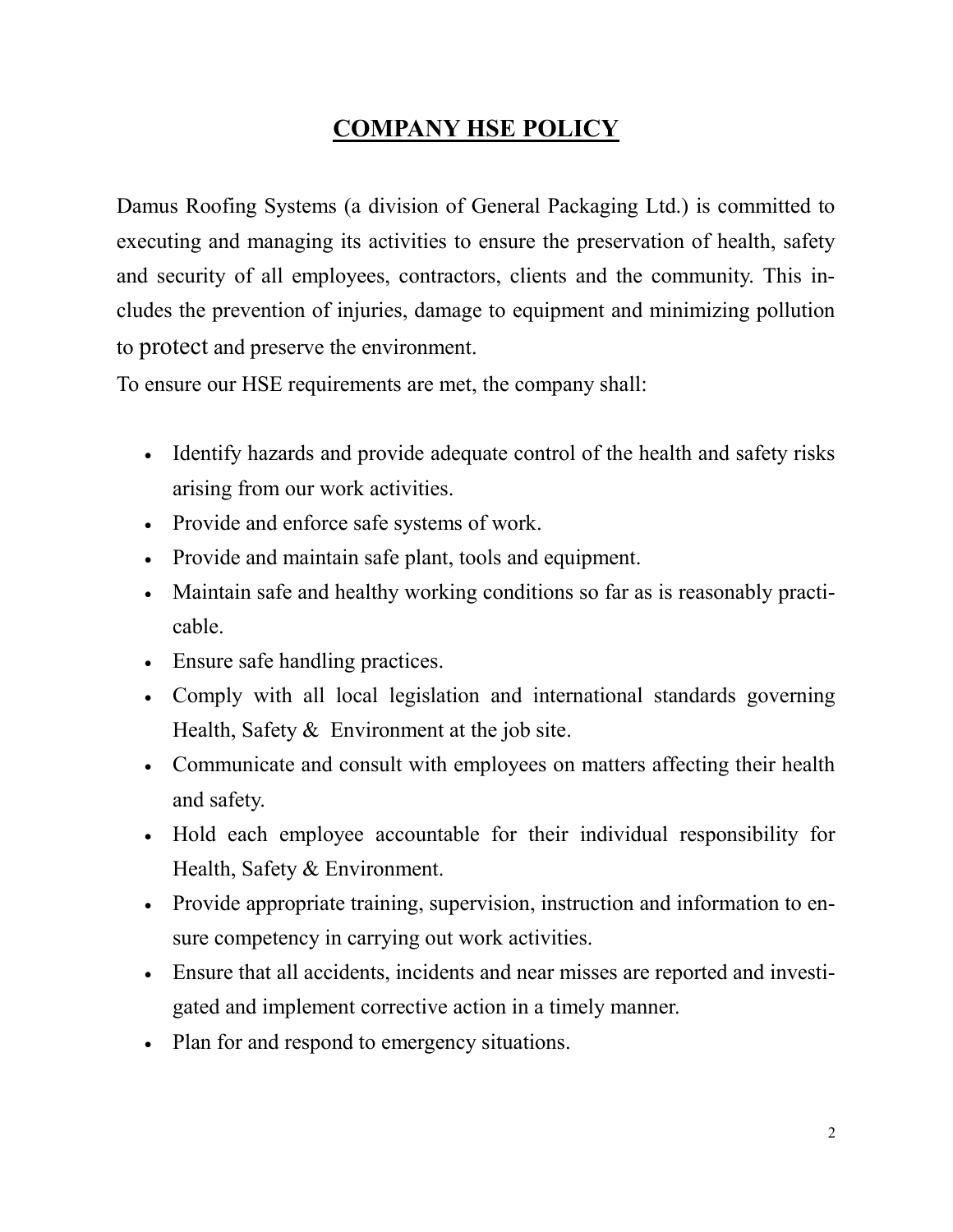# **INTRODUCTION**

This roofing safety handbook has been prepared to assist DRS subcontractors in identifying hazards while carrying out various job tasks while on our job sites and minimize risks to themselves and others by using the recommended control measures. Our goal is an accident-free job site. The physical, emotional and economic impacts of a serious injury can be devastating. Therefore, it is crucial that efforts are made to eliminate accidents.

Safety is everyone's responsibility. Each sub-contractor is responsible for correcting unsafe conditions and work practices at the job site. Unsafe acts and conditions should be reported to the Project Supervisor/HSEQ Officer so that proper corrective action can be taken.

The guidelines listed in the booklet are based on requirements listed in the Trinidad & Tobago Occupational Health & Safety Act 2004 (as amended 2006), OSHA (US) Part 1926 Construction Industry and Part 1910 General Industry Standards. The standards adopted here applies to work activities, environment and items most commonly used and encountered on our job sites.

The content of this handbook serves as part of the health and safety control measures in support of our HSE Management System.

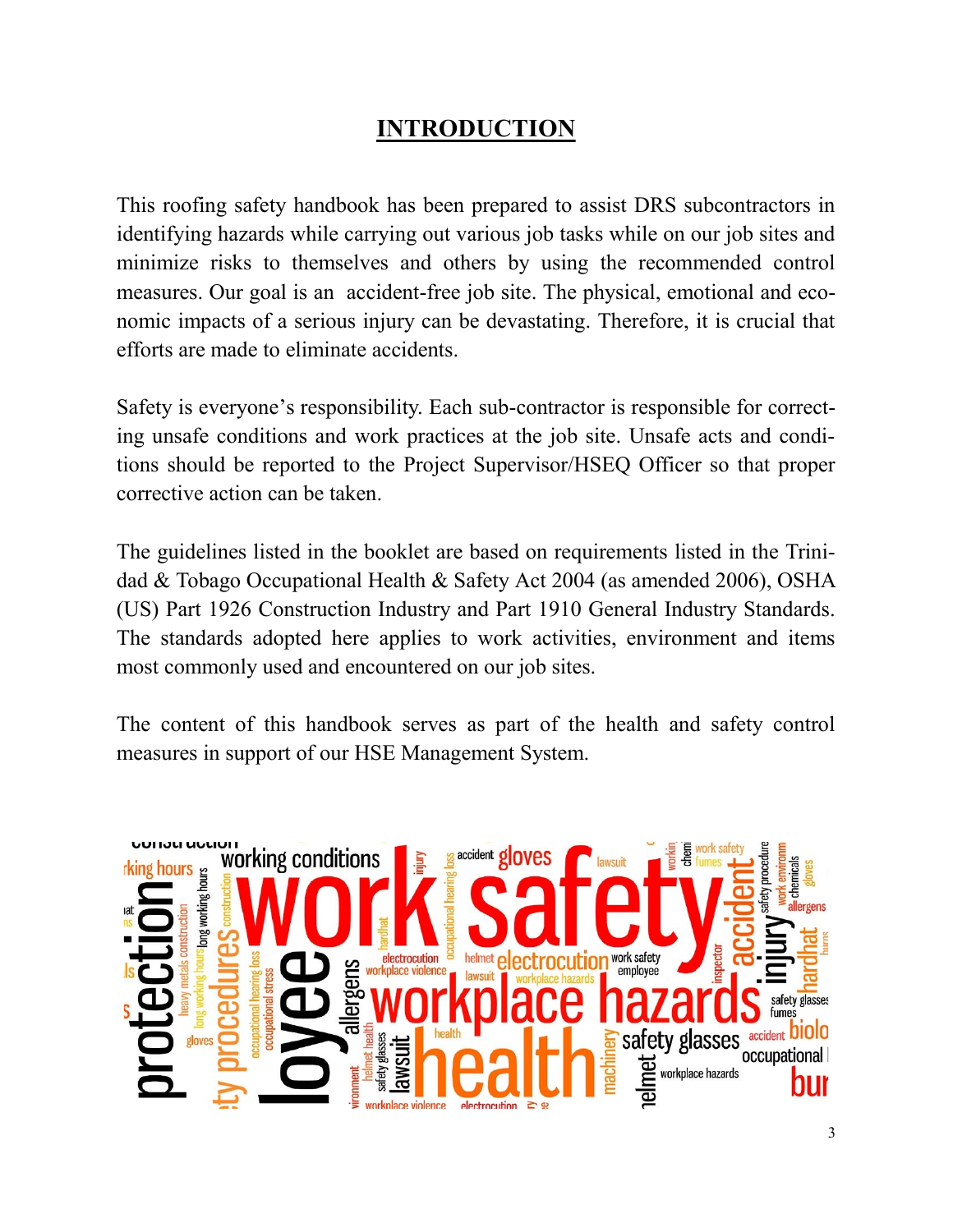## **SITE VISIT / ACTIVITY PLANNING**

Metal roofers have additional fall hazards that installers of other roof materials usually do not have. Identifying hazards is the first stage in managing hazards on roof work. Once you know what the hazards are, you can choose the best way to eliminate or minimize any risk they pose.

## GENERAL HAZARD ANALYSIS

- What is the pitch of the roof?
- What material is the roof made of?
- What age is the existing roof?
- Assess access to the roof
- Assess space for scaffolding
- Assess frame and structure of building
- Fire hazards

#### FALL HAZARD ANALYSIS

- What height will the work be done?
- How much time is required at height?
- Assess the walking and working surface
- Size and weight of roof sheets
- Personal protection equipment
- Weather conditions

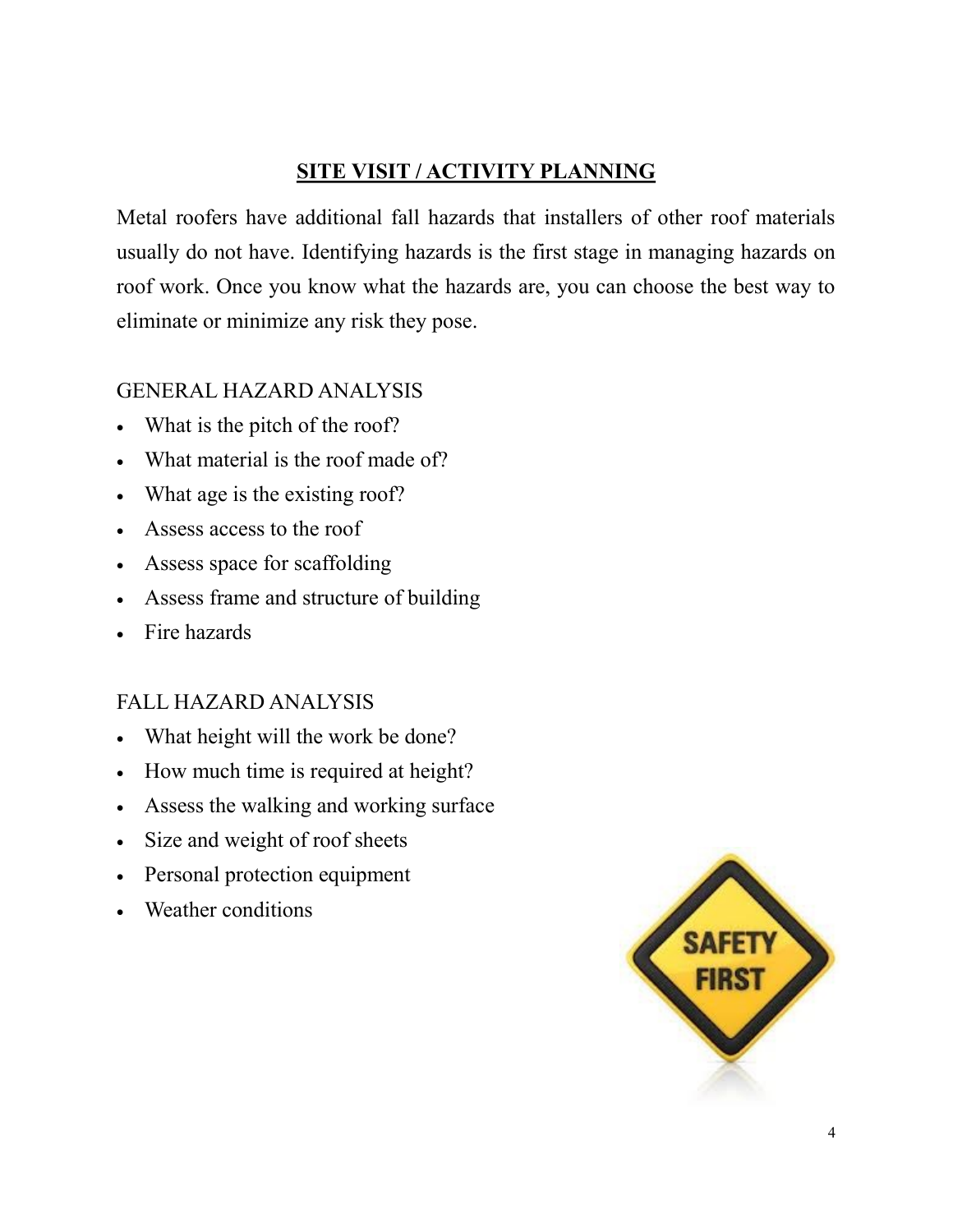# **MAJOR HAZARDS IN CONSTRUCTION**



Behind each fatality or serious injury there are thousands of at-risk behaviors and unidentified hazards that contributed to the incident.

## HAZARD IDENTIFICATION AND ASSESSMENT

- Before a job begins
- When a change to the job site, equipment, practices, procedures or environment may introduce or change a hazard
- Responding to a workplace incident, even where an injury has not occurred
- Where new information about a risk becomes available or concerns about a risk are raised by workers
- At regularly scheduled times appropriate to the job.

#### POTENTIAL HAZARDS IN THE ROOFING INDUSTRY

- Falls from heights
- 2. Scaffold collapse
- 3 Electrocution
- Caught in or between structures
- Struck by equipment
- 6. Fire
- Failure to use Personal Protective Equipment
- Repetitive motion injuries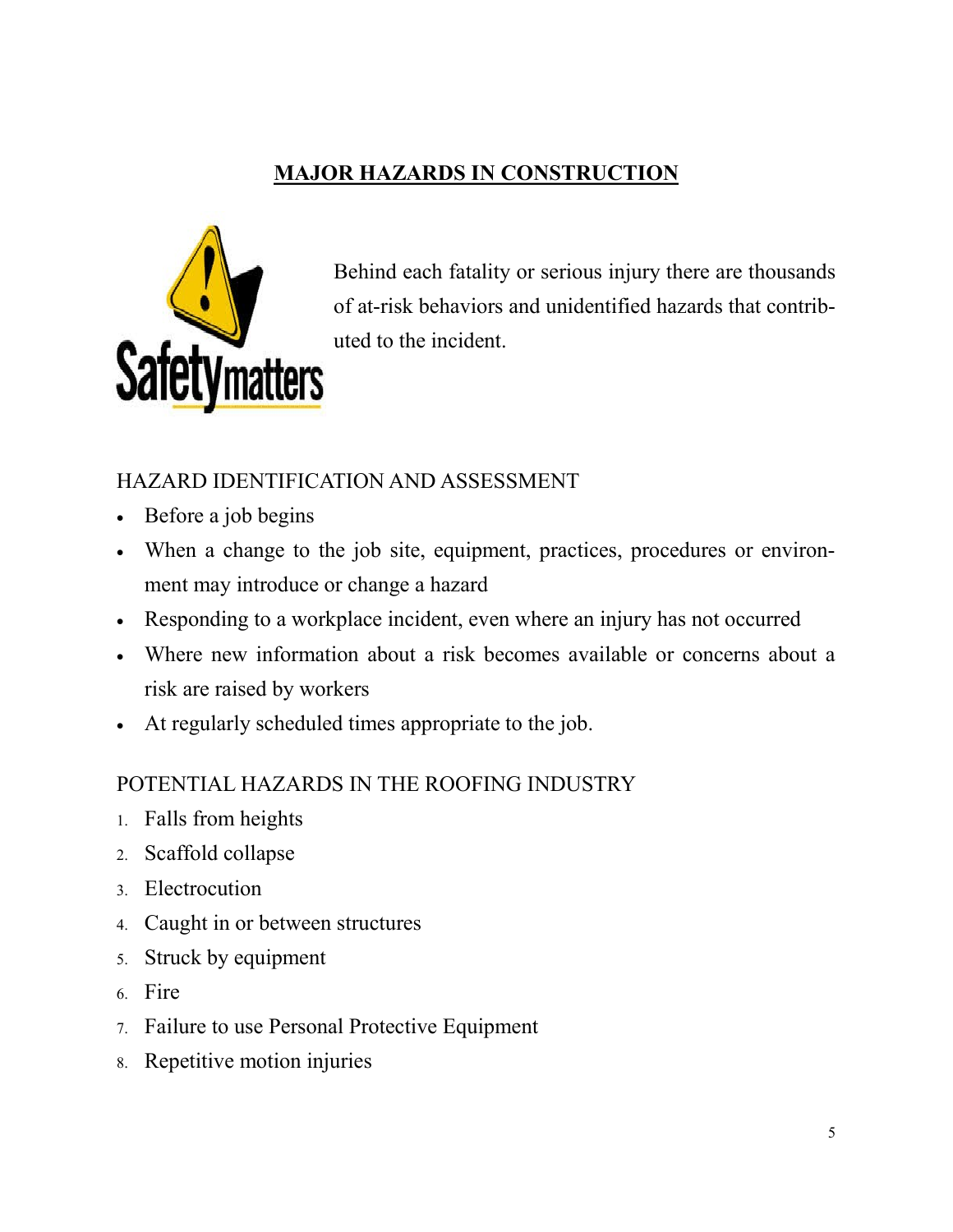#### **FALLS FROM HEIGHT**

# **HAZARDS**

Roofing fall injuries and fatalities can be caused by:

- $\Rightarrow$  Unprotected roof edges, roof openings, leading edges
- $\Rightarrow$  Fragile roof material
- $\Rightarrow$  Improper scaffold construction
- $\Rightarrow$  Lack of or failure to use fall protection
- $\Rightarrow$  Anchorage failure
- $\Rightarrow$  Work surface or layout condition
- $\Rightarrow$  Material handling equipment and method
- $\Rightarrow$  Human error

## SOLUTIONS



1. Use fall protection equipment such as guardrails, personal fall arrest systems (anchorage, body harness, connector ) when working above 6ft in construction or 4ft in general industry.

2. Cover roof openings and erect signage to notify others.

- 3. Hierarchy for work on fragile roofs.
- Consider the use of a manlift.
- Use crawling boards where appropriate.
- Minimize fall distance by providing perimeter edge protections, guard rails and PFAS.
- 4. Inspection of scaffolding and ladders before use.

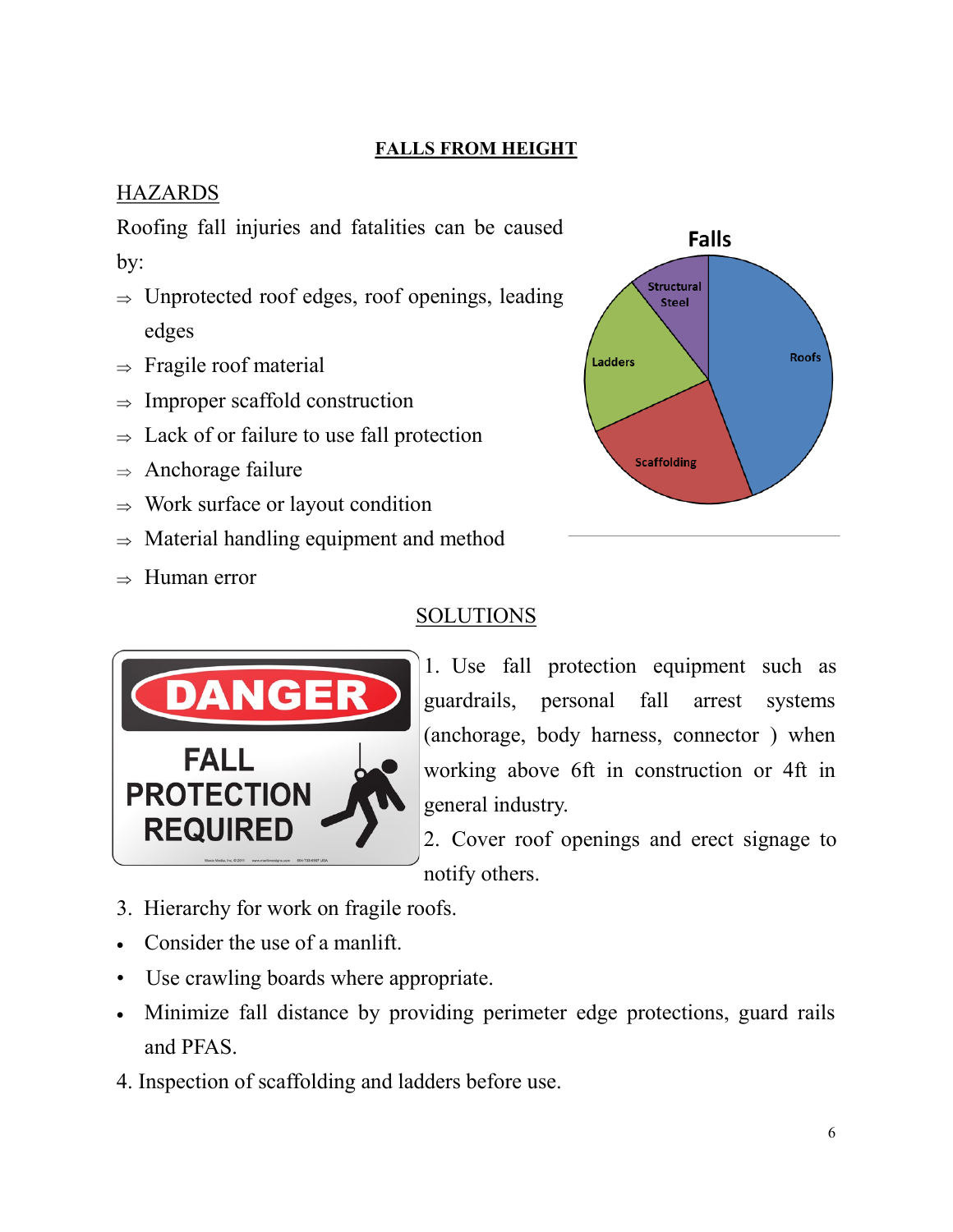# **SCAFFOLDING SAFETY AWARENESS**



When scaffolds are not erected or used properly, fall hazards can occur.

1. Scaffolding shall be erected and secured on a solid even foundation or footing.

2. Unstable objects such as concrete blocks must not be used to support scaffolds.

3. Must support its own weight plus 4 times the Maximum Intended Load.

4. Fall protection is required for working at heights of 10' and over on scaffolding.

5. Any scaffolding component damaged or weakened by any cause shall be removed or repaired. Scaffolding shall not be used while it is under repairs.

6. Scaffolds must be equipped with guardrails, mid-rails and toe boards.

7. Safety helmets are required when working under scaffolding or work on roofs.

8. Scaffold planks shall overhang end support no less than 6 inches and no more than 12 inches.

9. All planking shall be scaffold plank grade material or equivalent. Cracked or split planks shall be immediately replaced.

10. Do not overload scaffolds. Materials shall be brought up as needed.

11. Scaffolds must be at least 10 feet from electric power lines.

12. Scaffolding shall not be used during high winds and heavy rain.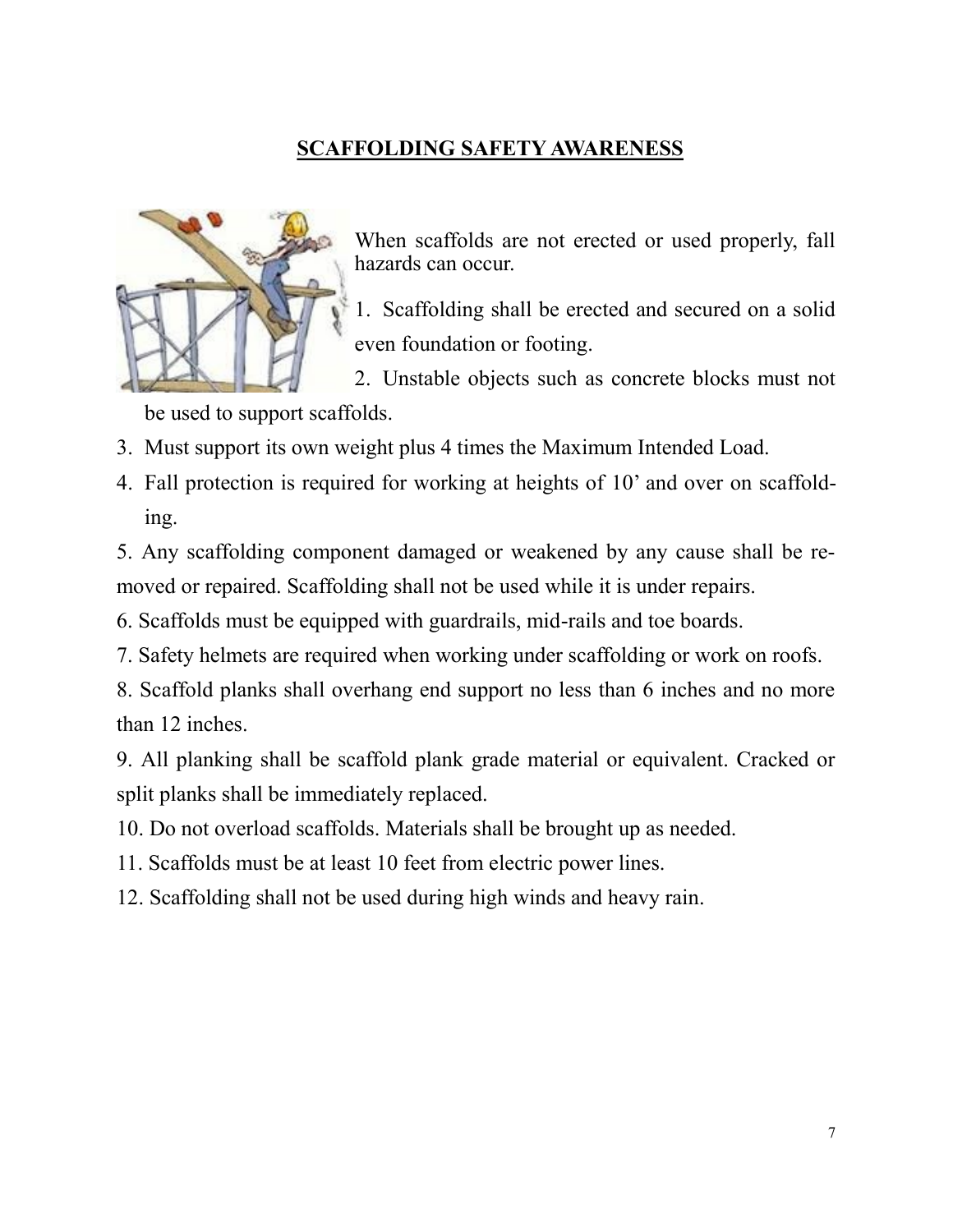# **MANUAL MATERIAL HANDLING**

Hazards and potential injuries of manual material handling include falling objects, improperly stacked materials, strains and sprains, fractures and bruises, cuts and bruises.

## CONTROLS

- 1. Know the Weight of any object to be handled. If it is too heavy or bulky, get help.
- 2. Establish firm footing, keep your back straight and lift with your legs.
- 3. Lift gradually. Do not jerk or twist.

# **HAND AND POWER TOOL SAFETY**

Workers who use hand and power tools are exposed to the hazards of falling, flying, and abrasive objects, or to harmful dusts, fumes, mists, vapors, or gases.

#### CONTROLS

- 1. Keep all tools in good condition with regular maintenance.
- Use the right tool for the job.
- Examine each tool for damage before use and do not use damaged tools.
- Do not use power tools if the guards have been removed.
- Operate tools according to the manufacturers' instructions.
- 6. Use suitable and appropriate personal protective equipment.

## **POWER TOOLS**



ALL POWER TOOLS SHOULD BE CHECKED BEFORE USE.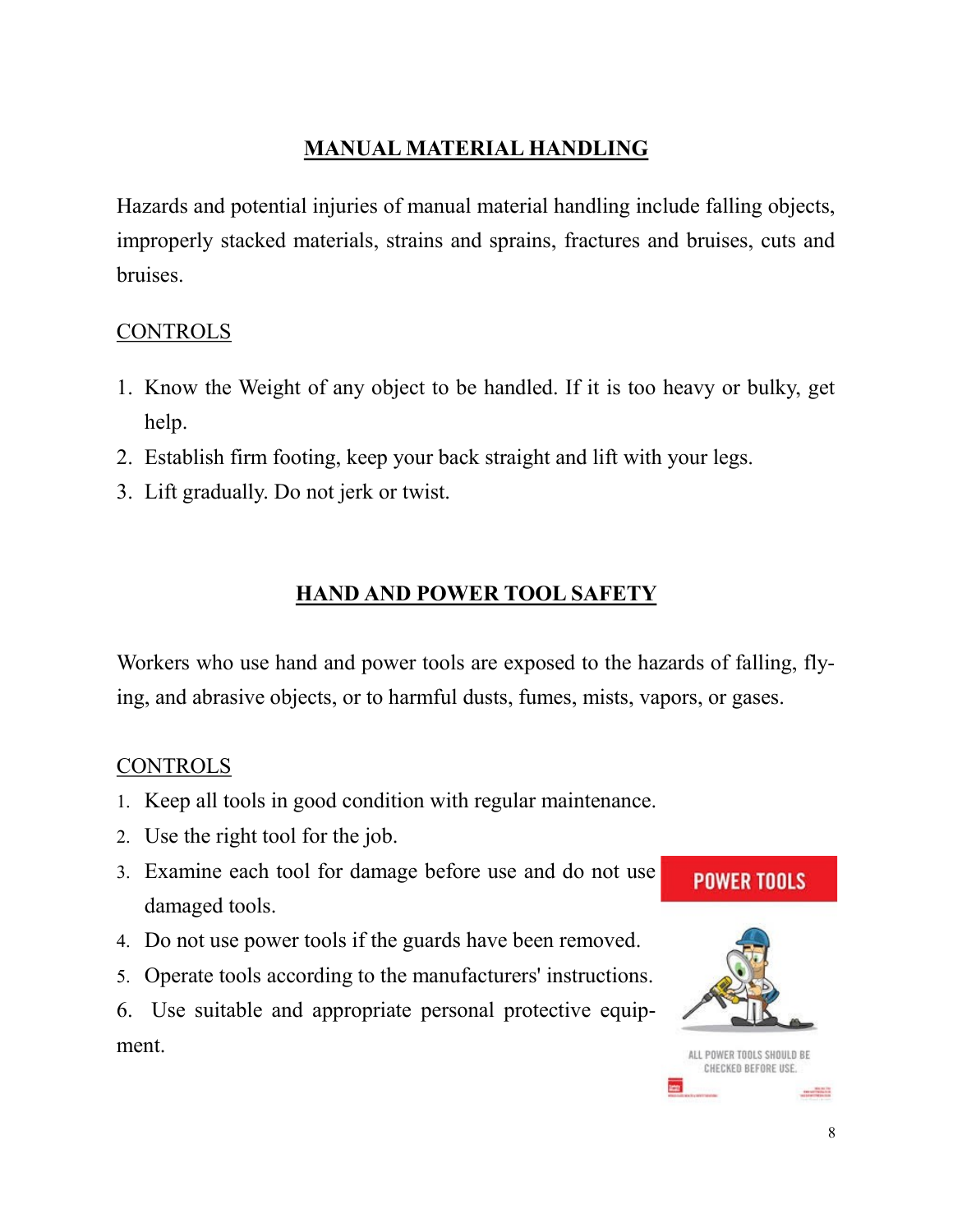## **ELECTROCUTION**

Electrical hazard: a serious workplace hazard that exposes workers to the following:

- $\Rightarrow$  **Burns** electrical, arc/flash, thermal contact
- $\Rightarrow$  Electrocution when a person is exposed to a lethal amount of electrical energy
- $\Rightarrow$  Shock reflex response to the passage of electric current through the body (when current enters the
- $\Rightarrow$  body at one point and leaves at another)
- $\Rightarrow$  **Arc** Flash/Blast the sudden release of electrical energy through the air when a high-voltage gap exists and there is a breakdown between conductors
- $\Rightarrow$  Fire electrical distribution, problems with cords
- $\Rightarrow$  Explosions when electricity ignites an explosive mixture of material in the air

#### CONTROLS

- $\Rightarrow$  Maintain a safe distance from overhead power lines
- $\Rightarrow$  Use non-conductive ladders e.g. fibreglass.
- $\Rightarrow$  Use ground fault circuit interrupters (GFCI) when using power tools.
- $\Rightarrow$  Inspect power tools and extension cords to ensure no damaged insulation. Remove damaged tools from use
- $\Rightarrow$  Never carry a tool by the cord
- $\Rightarrow$  Never yank the cord of a tool to disconnect it
- $\Rightarrow$  Keep cords away from heat, oil and sharp edges
- $\Rightarrow$  Disconnect when not in use and when changing accessories such as blades or bits
- $\Rightarrow$  Use gloves and appropriate footwear
- $\Rightarrow$  Do not use in wet environments

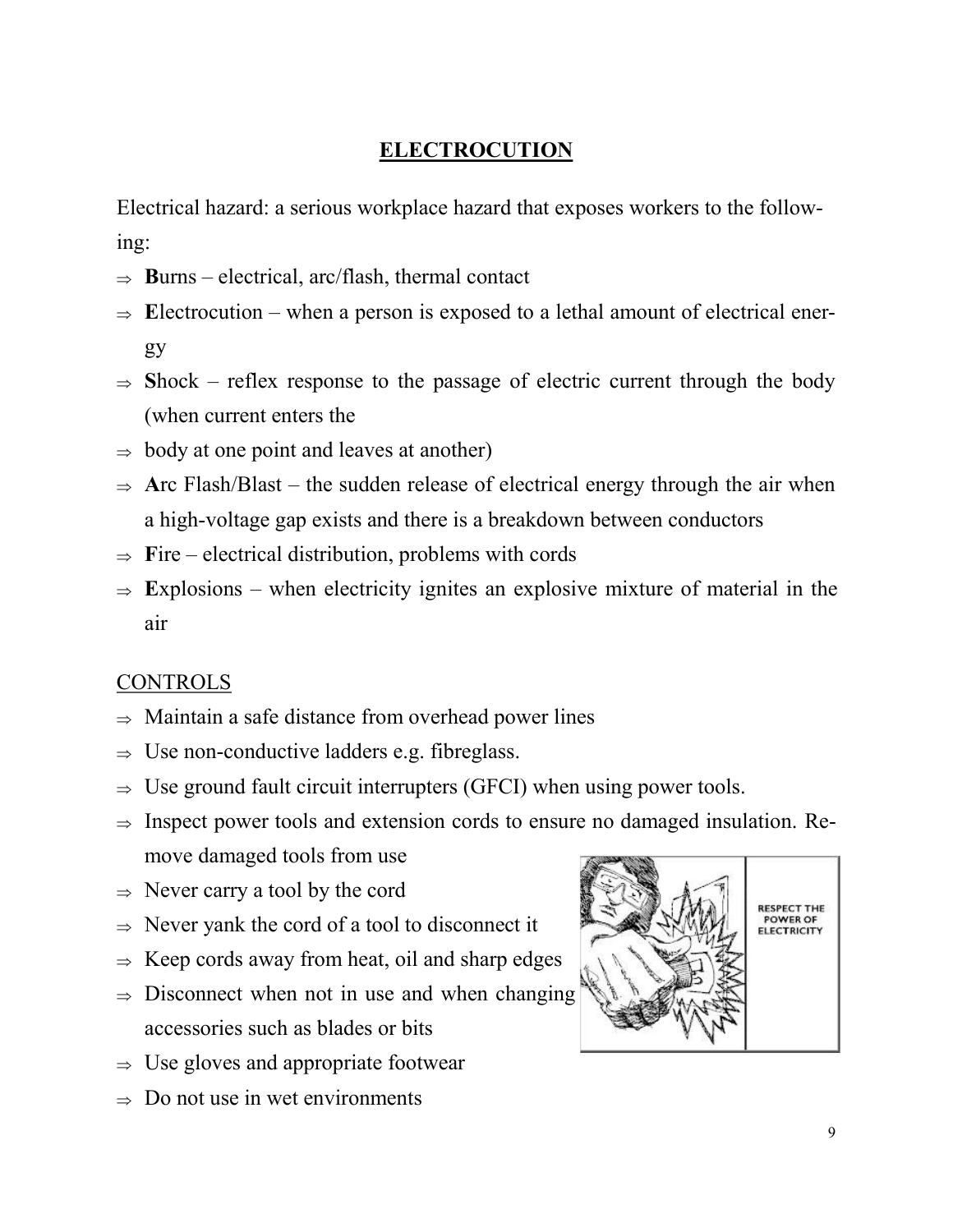# **LADDER SAFETY**

- When climbing off a ladder at an upper level, make sure the ladder extends 3 feet above the landing.
- Never stand on the top of a ladder.
- When climbing the ladder, use three points of contact keep 1 hand and both feet or both hands and 1 foot in contact with the ladder at all times.
- Carefully inspect the ladder for defects, checking for cracks, corrosion and that bolts and rivets are secure. Tag and remove unsafe ladders from service. Place ladders 1' back for every 4 foot in height.
- Never carry any load that could cause you to lose balance
- Make sure the ladder's feet work properly and have slip-resistant pads. Secure ladder at the bottom.
- Avoid setting the ladder near exit doors, near the path of pedestrian or vehicular traffic.

# *ALWAYS CHOOSE THE RIGHT LADDER FOR THE JOB*

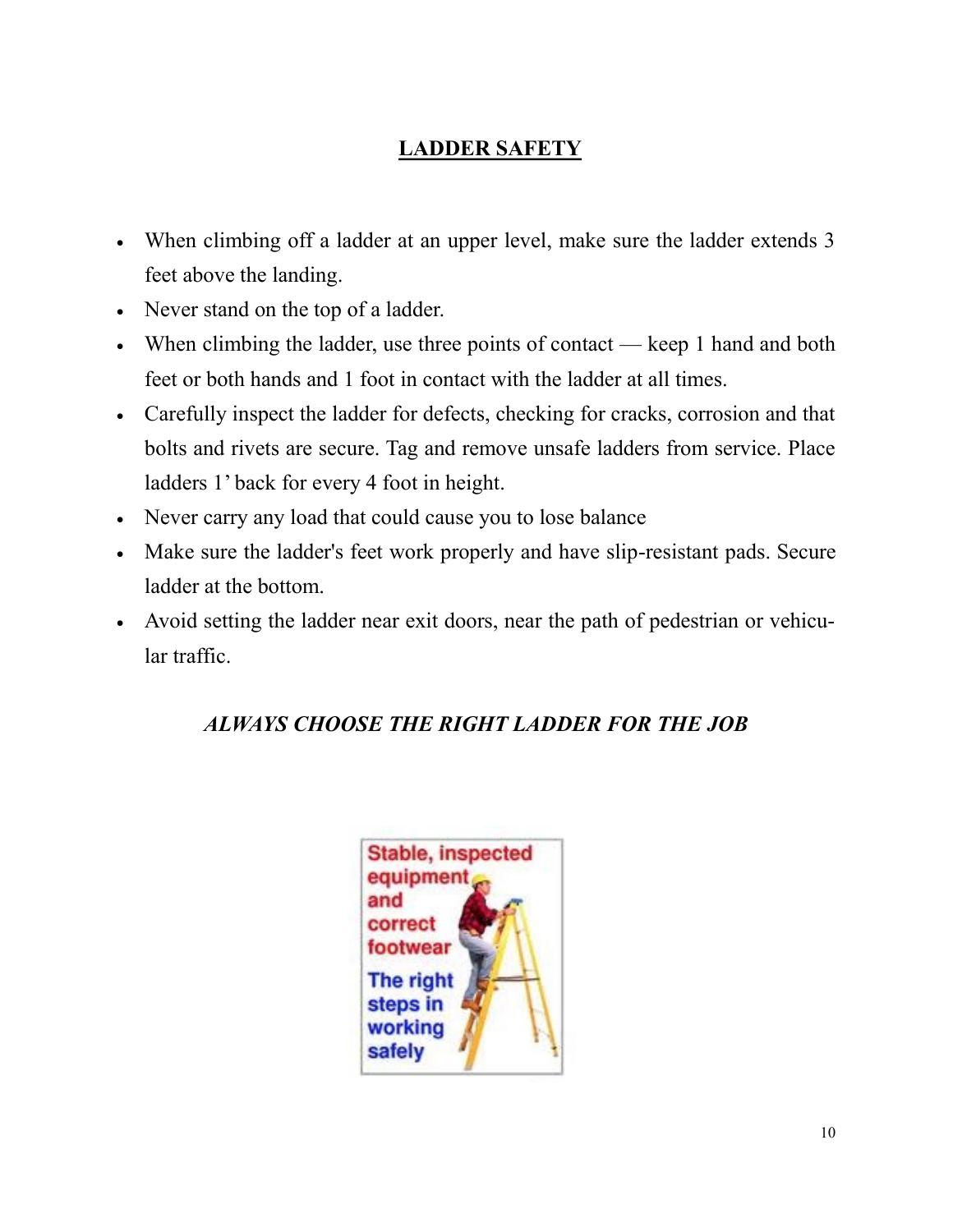## **HOT WORK**

Welding, grinding and cutting generates sufficient heat, sparks or flame to cause a fire.



# **CONTROLS**

Establish safe areas for welding and cutting.

All potential flammable and combustible materials must be isolated, removed and/or protected from the fire source.

• Floors should be swept clean of combustible materials

or protected with fire-resistant shields such as a fire blanket.

- Suitable fire extinguishing equipment shall be on site in case of a fire.
- A fire watch should be used when hot work is in progress and for a minimum of 30 minutes past completion of a hot work project.
- All employees engaged in welding and burning operation shall use a face shield and goggles, welding apron, and welding gloves.

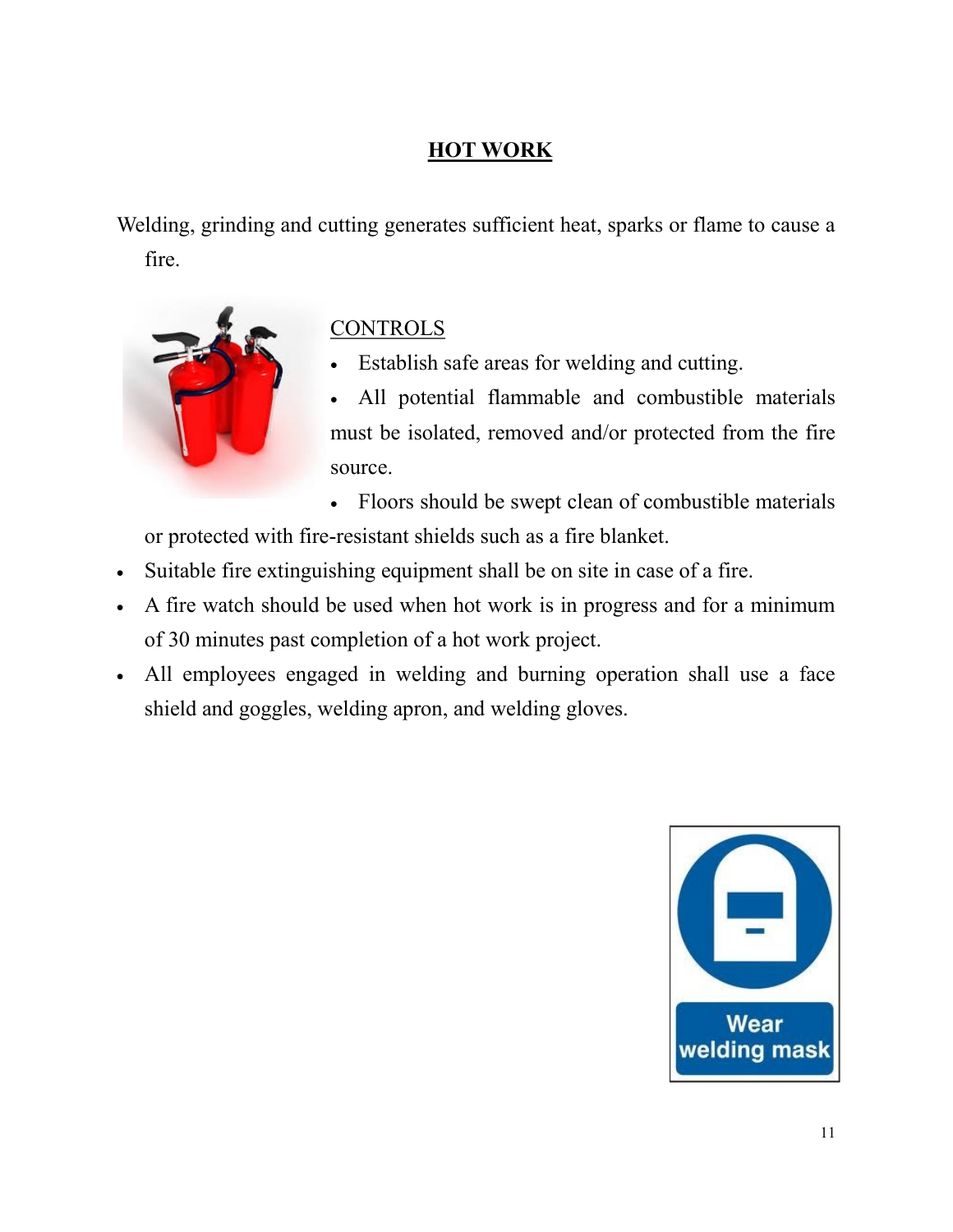#### **PERSONAL PROTECTIVE EQUIPMENT**

## EYE AND FACE PROTECTION

Protects against:

- Flying particles
- Liquid chemicals, acids
- Chemical gases or vapors
- Light radiation
- Hot sparks
- Molten metal
- Glare

#### HEAD PROTECTION

Protects against:

- Objects falling from above
- Penetration injuries
- Electrical injuries from falling, flying, fixed objects or electrical conductors

#### FOOT PROTECTION

Potential hazards that require foot and leg protection are:

- Heavy objects that may fall or roll on employees' feet
- $\Diamond$  Sharp objects piercing the sole of ordinary shoes
- Electrical hazards
- Hot or wet surfaces
- Slippery surfaces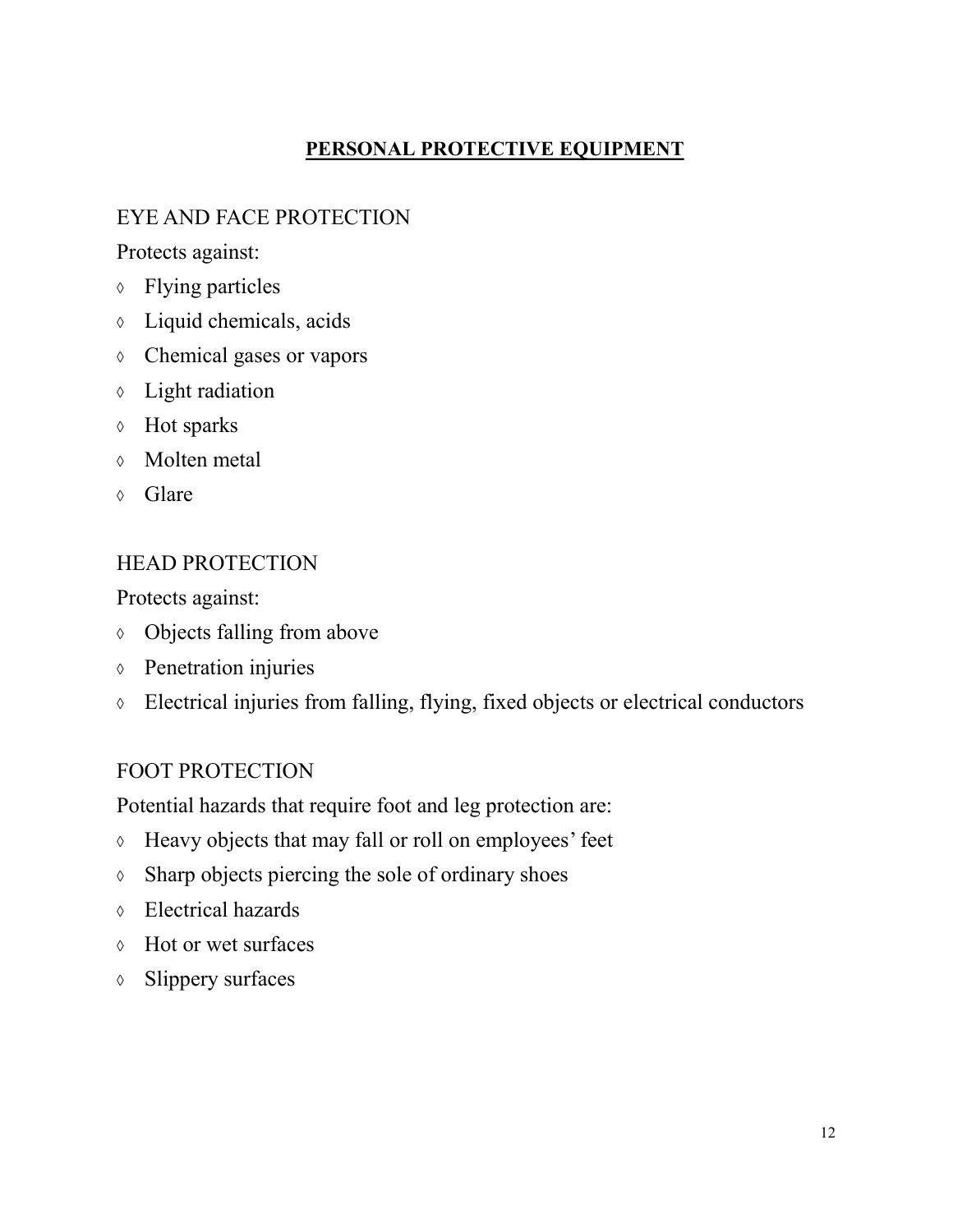# **PERSONAL PROTECTIVE EQUIPMENT (continued)**

#### HAND PROTECTION

Protects from:

- Skin absorption or harmful substances
- $\Diamond$  Severe cuts, abrasions, punctures or lacerations
- Burns

#### HEARING PROTECTION

When there are sounds exceeding:

- 8-hour total weighted average of 85 decibels or 50% dose.
- $\lozenge$  115 dBA for short term exposures.
- $\lozenge$  140 dBC for instantaneous exposures.

## FALL PROTECTION

- Includes full body harness, lifelines and lanyards
- $\lozenge$  Must be worn at heights of 6 feet and above in the construction industry
- Must be worn at heights of 4 feet and above in general industry

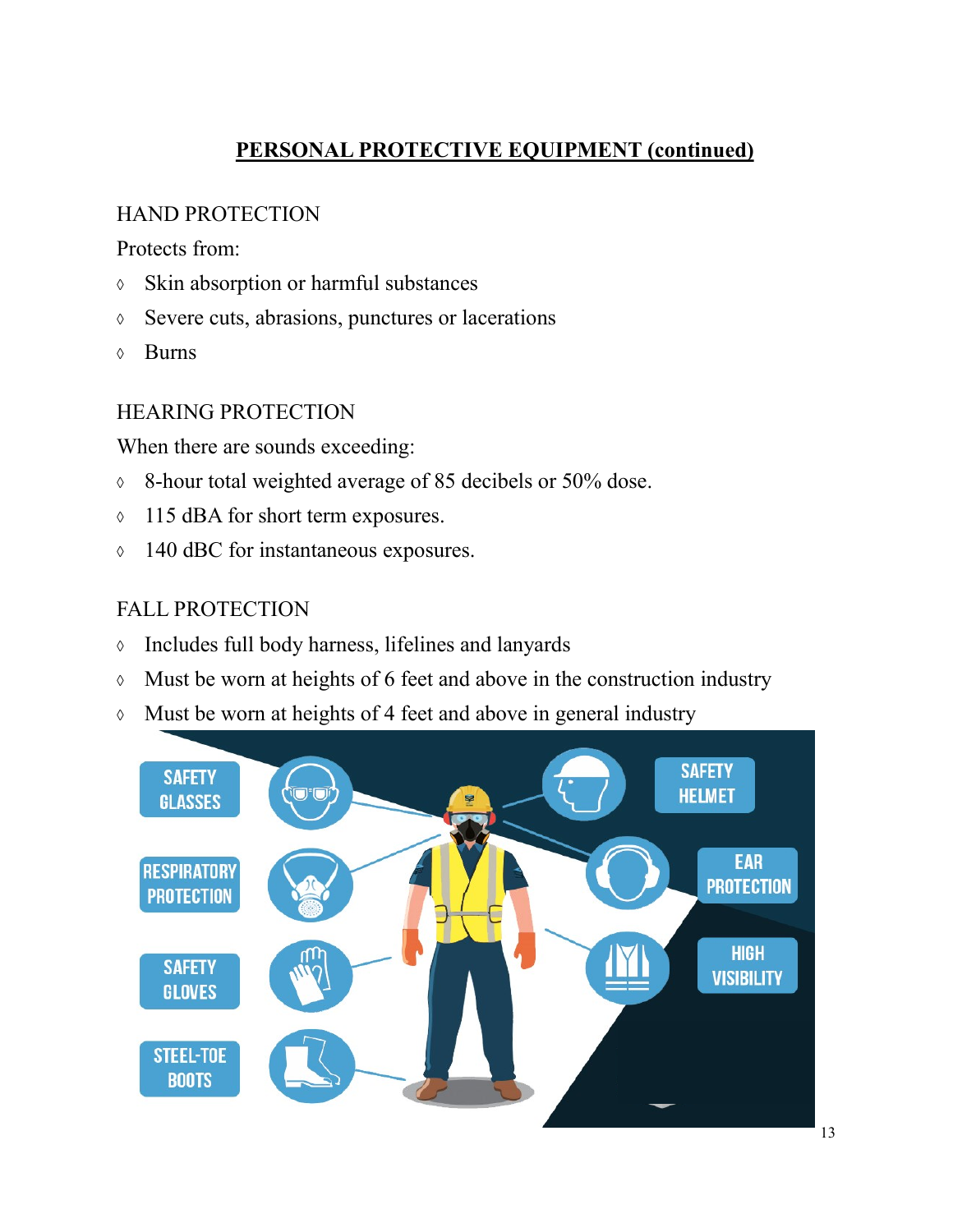#### **HOUSEKEEPING**

You must do your part to keep the worksite free of unnecessary clutter and debris that could cause an injury or accident.

- 1. Limit the amount of materials onsite.
- 2. Remove combustible materials such as wood and paper from the site promptly.
- 3. Remove garbage daily.
- 4. Keep lumber with protruding nails cleared away from work areas, passageways, and stairs.
- 5. Remove or bend over protruding nails prior to disposal and storage.
- 6. Store tools and materials neatly and out of the way
- 7. Keep flammable or hazardous wastes in covered, segregated waste containers.
- 8. Ensure that materials stored on roofs or at heights are secured. Never throw waste, materials, or tools from a building or structure.
- 9. Guard the area where the material could fall and post signs around the workplace to wear hard hats and watch for falling debris.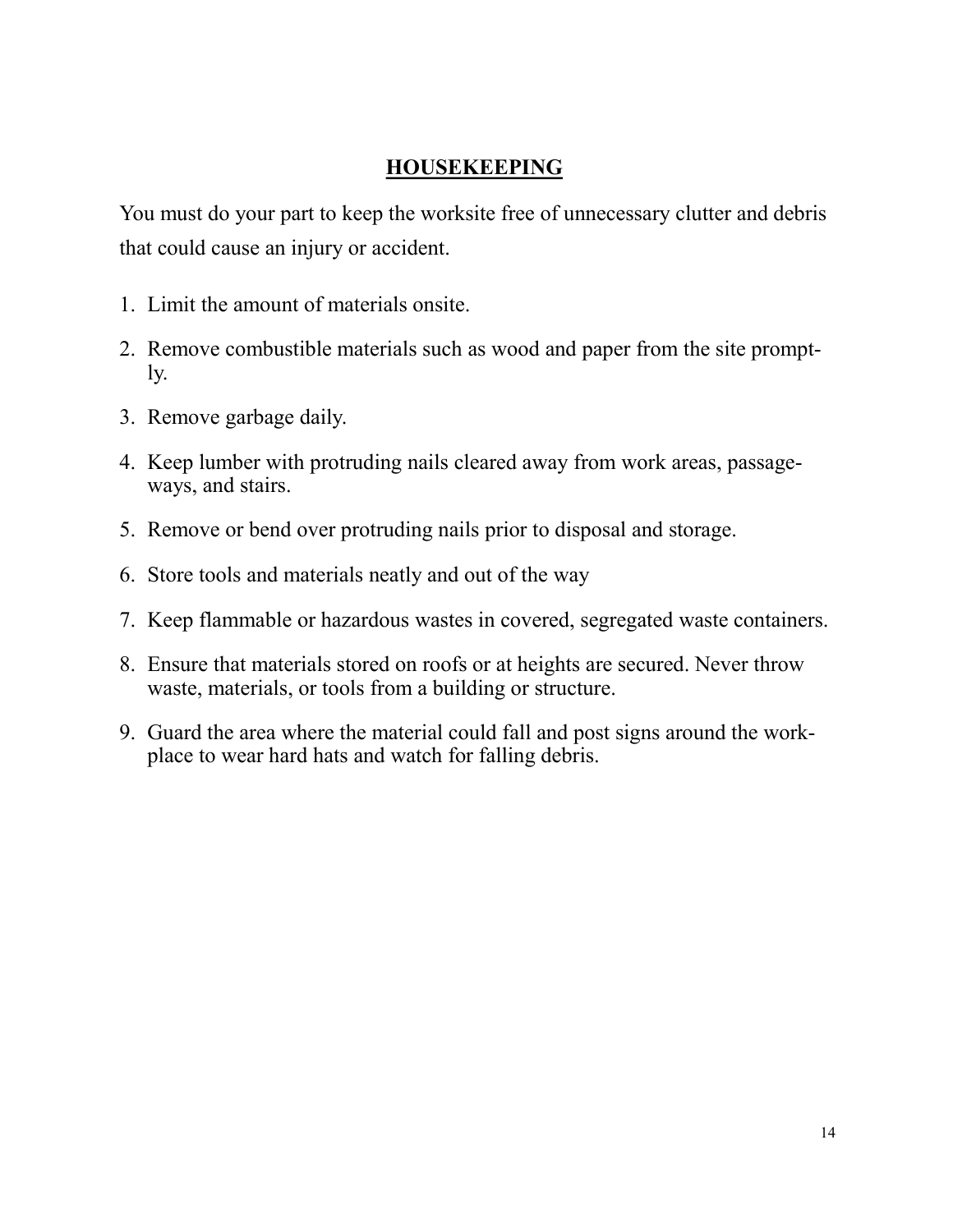#### **HAZARD COMMUNICATION**

- 1. Be aware of Hazardous Material used on site.
- 2. The Material Safety Data Sheets (MSDS) for all hazardous substances used are maintained on site.
- 3. Employees shall not work with a material until they have been informed of the hazards they may be exposed to and steps they may protect themselves (Job Safety Analysis/Risk Assessment)
- 4. All personnel shall maintain the integrity of labels for containers on the worksite.